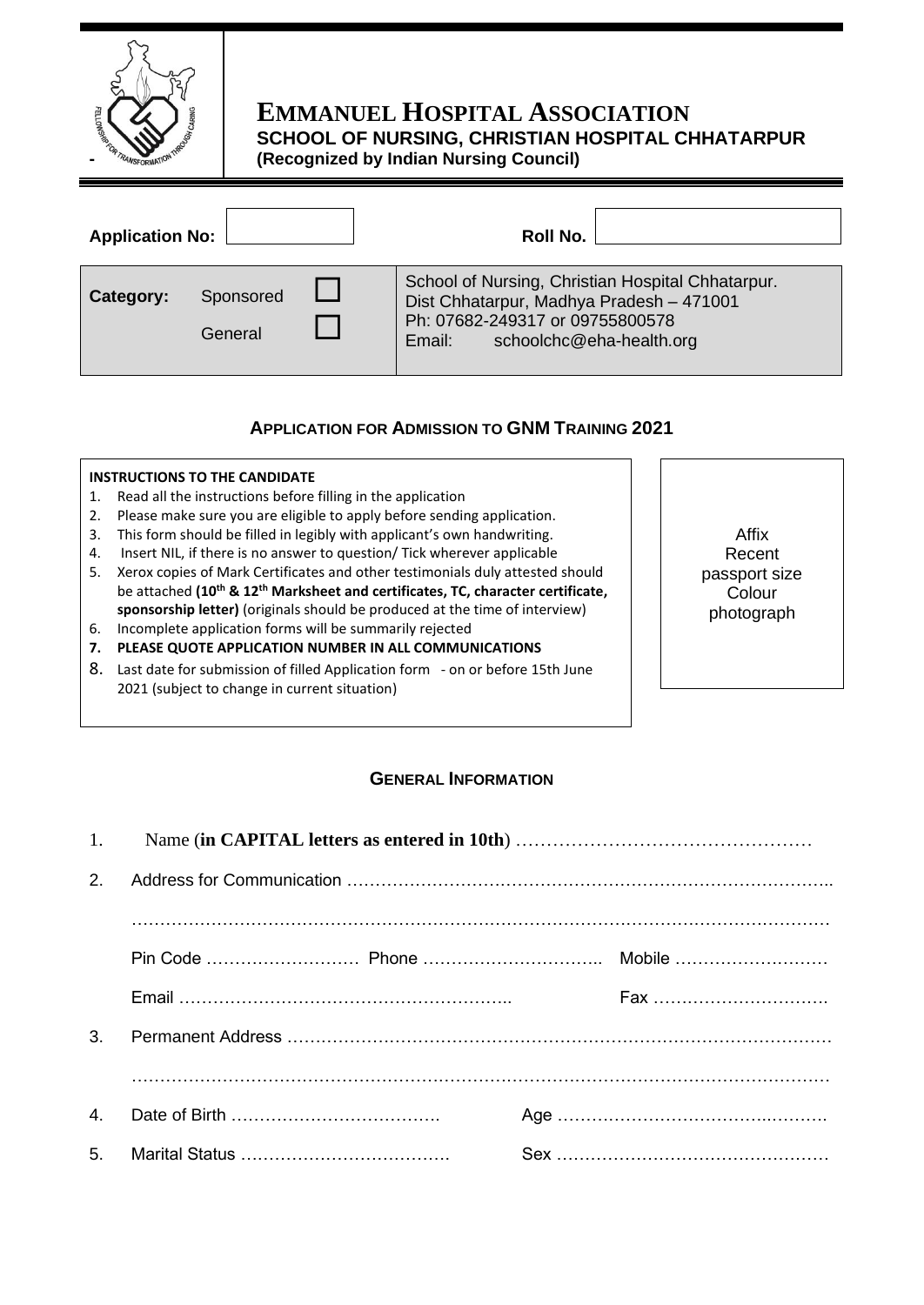6. Height ……………………………………..… Weight ……………………………..………

Nationality …………………………………… Domicile State ……….……………………

7. Information about Parents

| <b>DETAILS</b> | <b>FATHER/ GUARDIAN</b> | <b>MOTHER</b> |
|----------------|-------------------------|---------------|
| Name           |                         |               |
| Occupation     |                         |               |
| Designation    |                         |               |
| Annual Income  | Rs.                     | Rs.           |

When a parent is alive (either father or mother), the question of quardian does not arise

If mother is also employed, occupation should be given

Enclose Income certificate from the employer / Zonal Deputy Tahsildar

- 8. If married, number of children …………………….. Their ages ………………………………..
- 9. Applicant's Educational Qualification ………………………………………………………………
- 10. Subjects taken in High School and Intermediate (+2) studies:

| High School year |  | Intermediate (+2) year |  |  |
|------------------|--|------------------------|--|--|
|                  |  |                        |  |  |

| <b>Subjects</b> | Marks % |              |
|-----------------|---------|--------------|
|                 |         |              |
|                 |         |              |
|                 |         |              |
|                 |         |              |
|                 |         |              |
|                 |         |              |
| <b>TOTAL</b>    |         | <b>TOTAL</b> |

| ol year ……………………… |         |                 |         |  |  |
|-------------------|---------|-----------------|---------|--|--|
| <b>Subjects</b>   | Marks % | <b>Subjects</b> | Marks % |  |  |
|                   |         |                 |         |  |  |
|                   |         |                 |         |  |  |
|                   |         |                 |         |  |  |
|                   |         |                 |         |  |  |
|                   |         |                 |         |  |  |
|                   |         |                 |         |  |  |
|                   |         | <b>TOTAL</b>    |         |  |  |
|                   |         |                 |         |  |  |

11. Extra curricular activities: - (SPORTS, NCC, SCOUTS, NSS, MUSIC, ANY OTHER)

…………………………………………………………………………………………………………..

…………………………………………………………………………………………………………..

12. Have you done any other nurses training before? If so, give details

…………………………………………………………………………………………………………..

…………………………………………………………………………………………………………..

13. Name of the person who meet the financial requirements for training ............................ **(if you are sponsored, a letter from the sponsoring body or person should be sent along with the application)**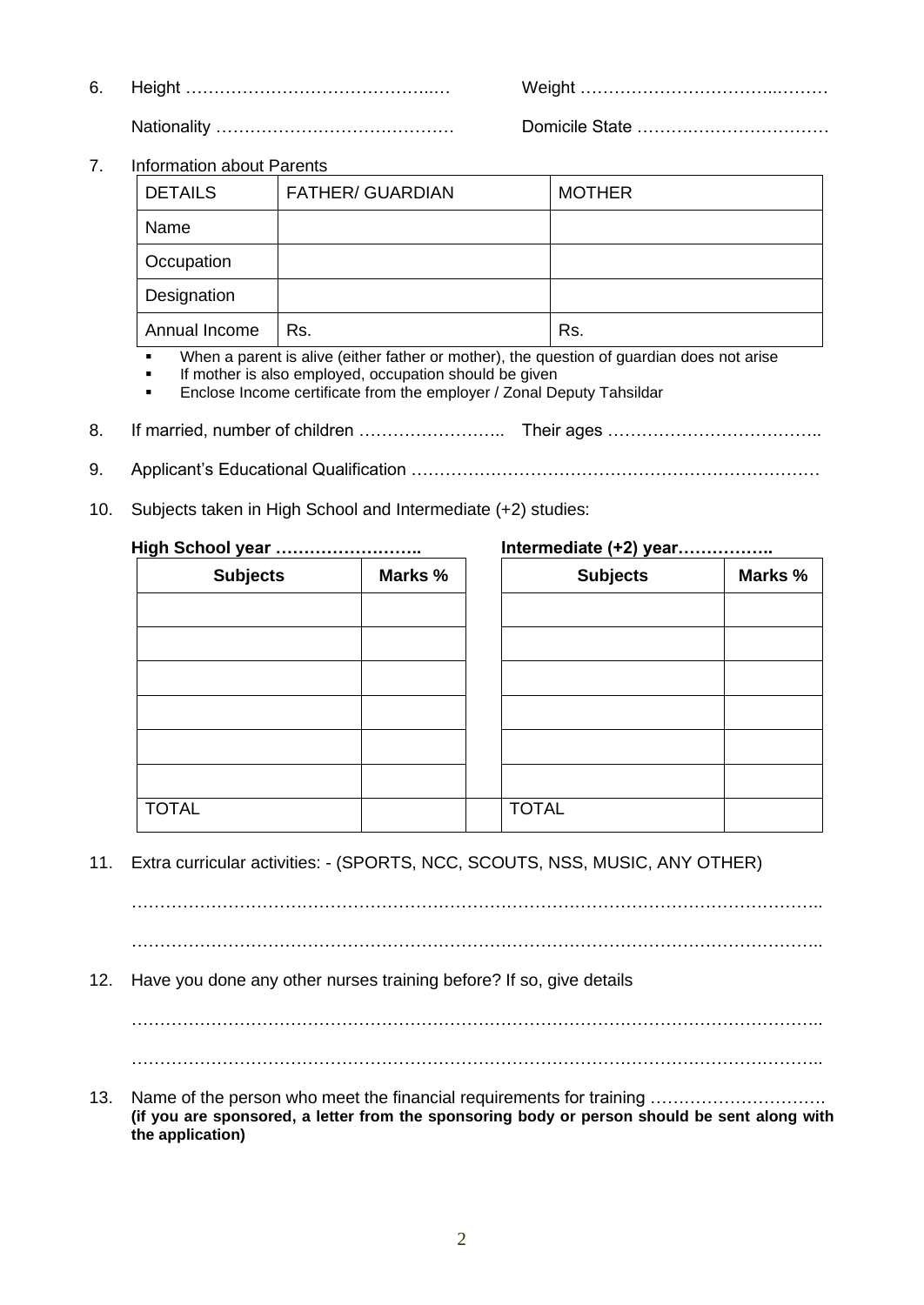#### 14. **OTHER DETAILS:-**

|     | a. | Mother Tongue |                                                                         |
|-----|----|---------------|-------------------------------------------------------------------------|
|     | b. |               |                                                                         |
|     |    | Read :        | $(write) : \dots \dots \dots \dots \dots \dots \dots \dots \dots \dots$ |
|     | C. | Religion      |                                                                         |
|     |    |               |                                                                         |
|     | d. |               |                                                                         |
| 15. |    |               |                                                                         |
|     |    |               |                                                                         |
|     |    |               |                                                                         |

16. After completion of your training you will be posted in any one of the EHA hospitals to complete your commitment of service. Do you agree to this? **…………………………………………………….. (Not applicable for unsubsidized fee candidates)**

17. Why do you want to become a Nurse? (Write briefly)

…………………………………………………………………………………………………………… ……………………………………………………………………………………………………………

18. Reason(s) for applying to this Nursing School:

…………………………………………………………………………………………………………… ……………………………………………………………………………………………………………

19. Choose the (examination) Pre-Nursing Test centre ……………………………………………….

20. **Applicants should write an online entrance exam on 10th August 2021 and online interview on 18th August 2021. (Changes will be informed as per the situation):**

The final selection list will be declared on 20th August 2021**.** 

The **selected students will have a personal interview in the School of Nursing, Christian Hospital Chhatarpur in first or second week of August 2021 (changes will be informed).** 

21. Candidates may apply and write entrance exam even if they do not yet have their +2 Results (Results should be in hand before personal interview)

22. **Entrance exam fee for Rs.600 and Rs. 300 for prospectus should be sent along with the application form by Demand Draft in favor of Student Nurses Account, Payable at Chhatarpur, M.P.**